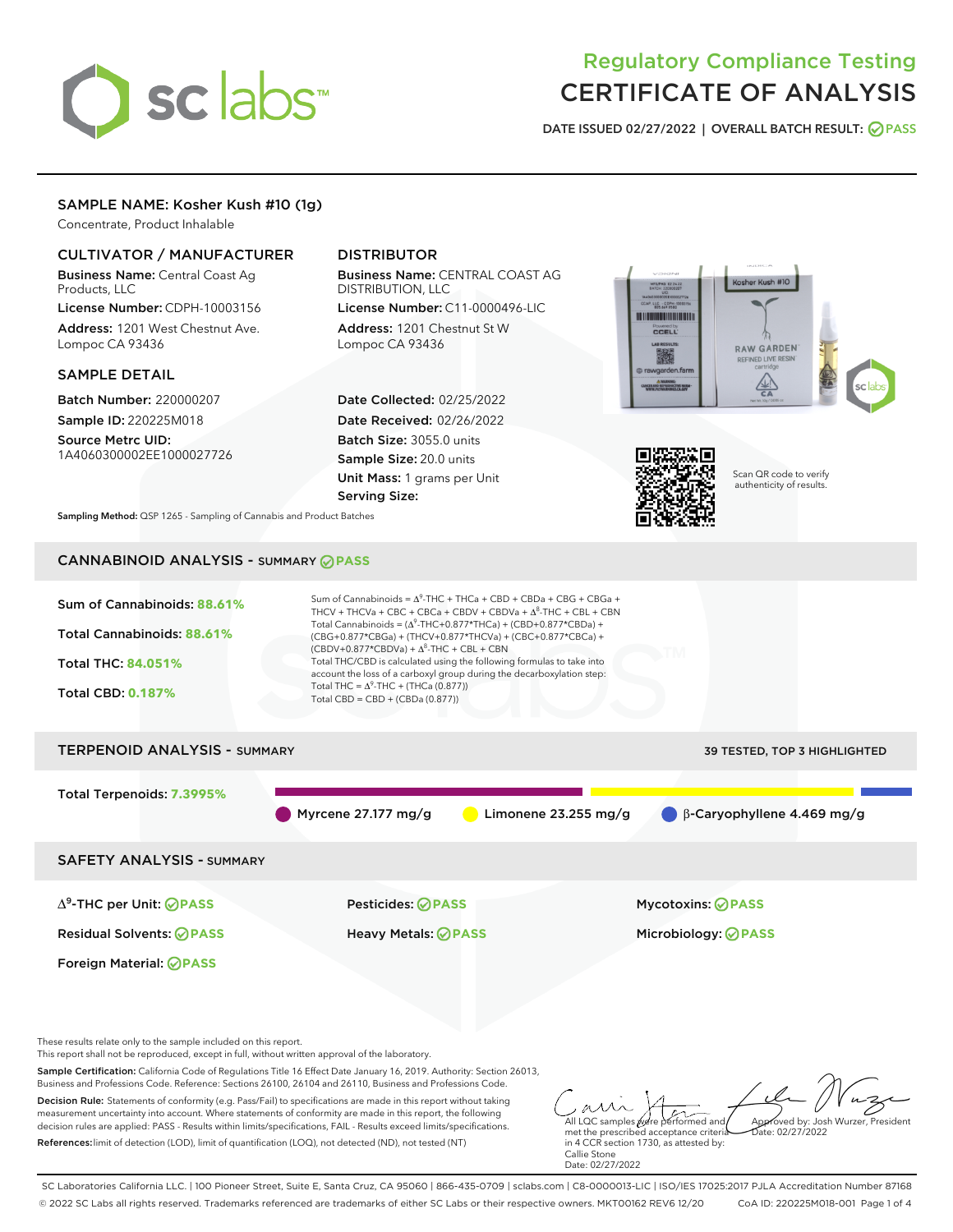



KOSHER KUSH #10 (1G) | DATE ISSUED 02/27/2022 | OVERALL BATCH RESULT: @ PASS

#### CANNABINOID TEST RESULTS - 02/26/2022 2 PASS

Tested by high-performance liquid chromatography with diode-array detection (HPLC-DAD). **Method:** QSP 1157 - Analysis of Cannabinoids by HPLC-DAD

#### TOTAL CANNABINOIDS: **88.61%**

Total Cannabinoids (Total THC) + (Total CBD) + (Total CBG) + (Total THCV) + (Total CBC) +  $(Total CBDV) +  $\Delta^8$ -THC + CBL + CBN$ 

TOTAL THC: **84.051%** Total THC (Δ<sup>9</sup>-THC+0.877\*THCa)

TOTAL CBD: **0.187%**

Total CBD (CBD+0.877\*CBDa)

TOTAL CBG: 3.394% Total CBG (CBG+0.877\*CBGa)

TOTAL THCV: 0.55% Total THCV (THCV+0.877\*THCVa)

TOTAL CBC: ND Total CBC (CBC+0.877\*CBCa)

TOTAL CBDV: ND Total CBDV (CBDV+0.877\*CBDVa)

| <b>COMPOUND</b>            | LOD/LOQ<br>(mg/g) | <b>MEASUREMENT</b><br><b>UNCERTAINTY</b><br>(mg/g) | <b>RESULT</b><br>(mg/g) | <b>RESULT</b><br>(%) |
|----------------------------|-------------------|----------------------------------------------------|-------------------------|----------------------|
| $\Lambda^9$ -THC           | 0.06/0.26         | ±22.526                                            | 840.51                  | 84.051               |
| <b>CBG</b>                 | 0.06 / 0.19       | ±1.042                                             | 33.94                   | 3.394                |
| <b>THCV</b>                | 0.1/0.2           | ±0.21                                              | 5.5                     | 0.55                 |
| $\Lambda^8$ -THC           | 0.1/0.4           | ±0.16                                              | 2.5                     | 0.25                 |
| <b>CBD</b>                 | 0.07/0.29         | ±0.067                                             | 1.87                    | 0.187                |
| <b>CBN</b>                 | 0.1/0.3           | ±0.09                                              | 1.8                     | 0.18                 |
| <b>THCa</b>                | 0.05/0.14         | N/A                                                | <b>ND</b>               | <b>ND</b>            |
| <b>THCVa</b>               | 0.07 / 0.20       | N/A                                                | <b>ND</b>               | <b>ND</b>            |
| <b>CBDa</b>                | 0.02/0.19         | N/A                                                | <b>ND</b>               | <b>ND</b>            |
| <b>CBDV</b>                | 0.04 / 0.15       | N/A                                                | <b>ND</b>               | <b>ND</b>            |
| <b>CBDVa</b>               | 0.03/0.53         | N/A                                                | <b>ND</b>               | <b>ND</b>            |
| <b>CBGa</b>                | 0.1 / 0.2         | N/A                                                | <b>ND</b>               | <b>ND</b>            |
| <b>CBL</b>                 | 0.06 / 0.24       | N/A                                                | <b>ND</b>               | <b>ND</b>            |
| <b>CBC</b>                 | 0.2 / 0.5         | N/A                                                | <b>ND</b>               | <b>ND</b>            |
| <b>CBCa</b>                | 0.07/0.28         | N/A                                                | <b>ND</b>               | <b>ND</b>            |
| <b>SUM OF CANNABINOIDS</b> |                   |                                                    | 886.1 mg/g              | 88.61%               |

#### **UNIT MASS: 1 grams per Unit**

| $\Delta^9$ -THC per Unit              | 1100 per-package limit | 840.51 mg/unit | <b>PASS</b> |
|---------------------------------------|------------------------|----------------|-------------|
| <b>Total THC per Unit</b>             |                        | 840.51 mg/unit |             |
| <b>CBD per Unit</b>                   |                        | $1.87$ mg/unit |             |
| <b>Total CBD per Unit</b>             |                        | $1.87$ mg/unit |             |
| Sum of Cannabinoids<br>per Unit       |                        | 886.1 mg/unit  |             |
| <b>Total Cannabinoids</b><br>per Unit |                        | 886.1 mg/unit  |             |

| <b>COMPOUND</b>        | LOD/LOQ<br>(mg/g) | <b>MEASUREMENT</b><br><b>UNCERTAINTY</b><br>(mg/g) | <b>RESULT</b><br>(mg/g)                         | <b>RESULT</b><br>(%) |
|------------------------|-------------------|----------------------------------------------------|-------------------------------------------------|----------------------|
| <b>Myrcene</b>         | 0.008 / 0.025     | ±0.2718                                            | 27.177                                          | 2.7177               |
| Limonene               | 0.005 / 0.016     | ±0.2581                                            | 23.255                                          | 2.3255               |
| β-Caryophyllene        | 0.004 / 0.012     | ±0.1238                                            | 4.469                                           | 0.4469               |
| Linalool               | 0.009 / 0.032     | ±0.1219                                            | 4.117                                           | 0.4117               |
| <b>β-Pinene</b>        | 0.004 / 0.014     | ±0.0332                                            | 3.734                                           | 0.3734               |
| $\alpha$ -Pinene       | 0.005 / 0.017     | ±0.0226                                            | 3.379                                           | 0.3379               |
| β-Ocimene              | 0.006 / 0.020     | ±0.0395                                            | 1.579                                           | 0.1579               |
| <b>Terpinolene</b>     | 0.008 / 0.026     | ±0.0208                                            | 1.308                                           | 0.1308               |
| Fenchol                | 0.010 / 0.034     | ±0.0353                                            | 1.173                                           | 0.1173               |
| $\alpha$ -Humulene     | 0.009 / 0.029     | ±0.0260                                            | 1.039                                           | 0.1039               |
| Terpineol              | 0.009 / 0.031     | ±0.0476                                            | 0.996                                           | 0.0996               |
| trans-β-Farnesene      | 0.008 / 0.025     | ±0.0155                                            | 0.563                                           | 0.0563               |
| Camphene               | 0.005 / 0.015     | ±0.0034                                            | 0.382                                           | 0.0382               |
| <b>Borneol</b>         | 0.005/0.016       | ±0.0057                                            | 0.173                                           | 0.0173               |
| Fenchone               | 0.009 / 0.028     | ±0.0033                                            | 0.145                                           | 0.0145               |
| Guaiol                 | 0.009 / 0.030     | ±0.0028                                            | 0.077                                           | 0.0077               |
| <b>Nerolidol</b>       | 0.006 / 0.019     | ±0.0030                                            | 0.062                                           | 0.0062               |
| Valencene              | 0.009 / 0.030     | ±0.0029                                            | 0.055                                           | 0.0055               |
| $\gamma$ -Terpinene    | 0.006 / 0.018     | ±0.0007                                            | 0.050                                           | 0.0050               |
| $\alpha$ -Phellandrene | 0.006 / 0.020     | ±0.0005                                            | 0.046                                           | 0.0046               |
| $\alpha$ -Terpinene    | 0.005 / 0.017     | ±0.0005                                            | 0.046                                           | 0.0046               |
| Citronellol            | 0.003 / 0.010     | ±0.0014                                            | 0.036                                           | 0.0036               |
| $\Delta^3$ -Carene     | 0.005 / 0.018     | ±0.0004                                            | 0.035                                           | 0.0035               |
| $\alpha$ -Bisabolol    | 0.008 / 0.026     | ±0.0013                                            | 0.032                                           | 0.0032               |
| Sabinene Hydrate       | 0.006 / 0.022     | ±0.0007                                            | 0.024                                           | 0.0024               |
| Geraniol               | 0.002 / 0.007     | ±0.0008                                            | 0.023                                           | 0.0023               |
| Eucalyptol             | 0.006 / 0.018     | ±0.0004                                            | 0.020                                           | 0.0020               |
| Sabinene               | 0.004 / 0.014     | N/A                                                | <loq< td=""><td><loq< td=""></loq<></td></loq<> | <loq< td=""></loq<>  |
| p-Cymene               | 0.005 / 0.016     | N/A                                                | <loq< td=""><td><loq< td=""></loq<></td></loq<> | <loq< td=""></loq<>  |
| Isoborneol             | 0.004 / 0.012     | N/A                                                | <loq< td=""><td><loq< td=""></loq<></td></loq<> | <loq< td=""></loq<>  |
| Nerol                  | 0.003 / 0.011     | N/A                                                | <loq< td=""><td><loq< td=""></loq<></td></loq<> | <loq< td=""></loq<>  |
| Caryophyllene<br>Oxide | 0.010 / 0.033     | N/A                                                | <loq< td=""><td><loq< td=""></loq<></td></loq<> | <loq< td=""></loq<>  |
| Isopulegol             | 0.005 / 0.016     | N/A                                                | ND                                              | ND                   |
| Camphor                | 0.006 / 0.019     | N/A                                                | <b>ND</b>                                       | <b>ND</b>            |
| Menthol                | 0.008 / 0.025     | N/A                                                | ND                                              | ND                   |
| Pulegone               | 0.003 / 0.011     | N/A                                                | ND                                              | ND                   |
| <b>Geranyl Acetate</b> | 0.004 / 0.014     | N/A                                                | <b>ND</b>                                       | ND                   |
| $\alpha$ -Cedrene      | 0.005 / 0.016     | N/A                                                | ND                                              | ND                   |
| Cedrol                 | 0.008 / 0.027     | N/A                                                | ND                                              | ND                   |

TOTAL TERPENOIDS 73.995 mg/g 7.3995%

SC Laboratories California LLC. | 100 Pioneer Street, Suite E, Santa Cruz, CA 95060 | 866-435-0709 | sclabs.com | C8-0000013-LIC | ISO/IES 17025:2017 PJLA Accreditation Number 87168 © 2022 SC Labs all rights reserved. Trademarks referenced are trademarks of either SC Labs or their respective owners. MKT00162 REV6 12/20 CoA ID: 220225M018-001 Page 2 of 4

# TERPENOID TEST RESULTS - 02/27/2022

Terpene analysis utilizing gas chromatography-flame ionization detection (GC-FID). **Method:** QSP 1192 - Analysis of Terpenoids by GC-FID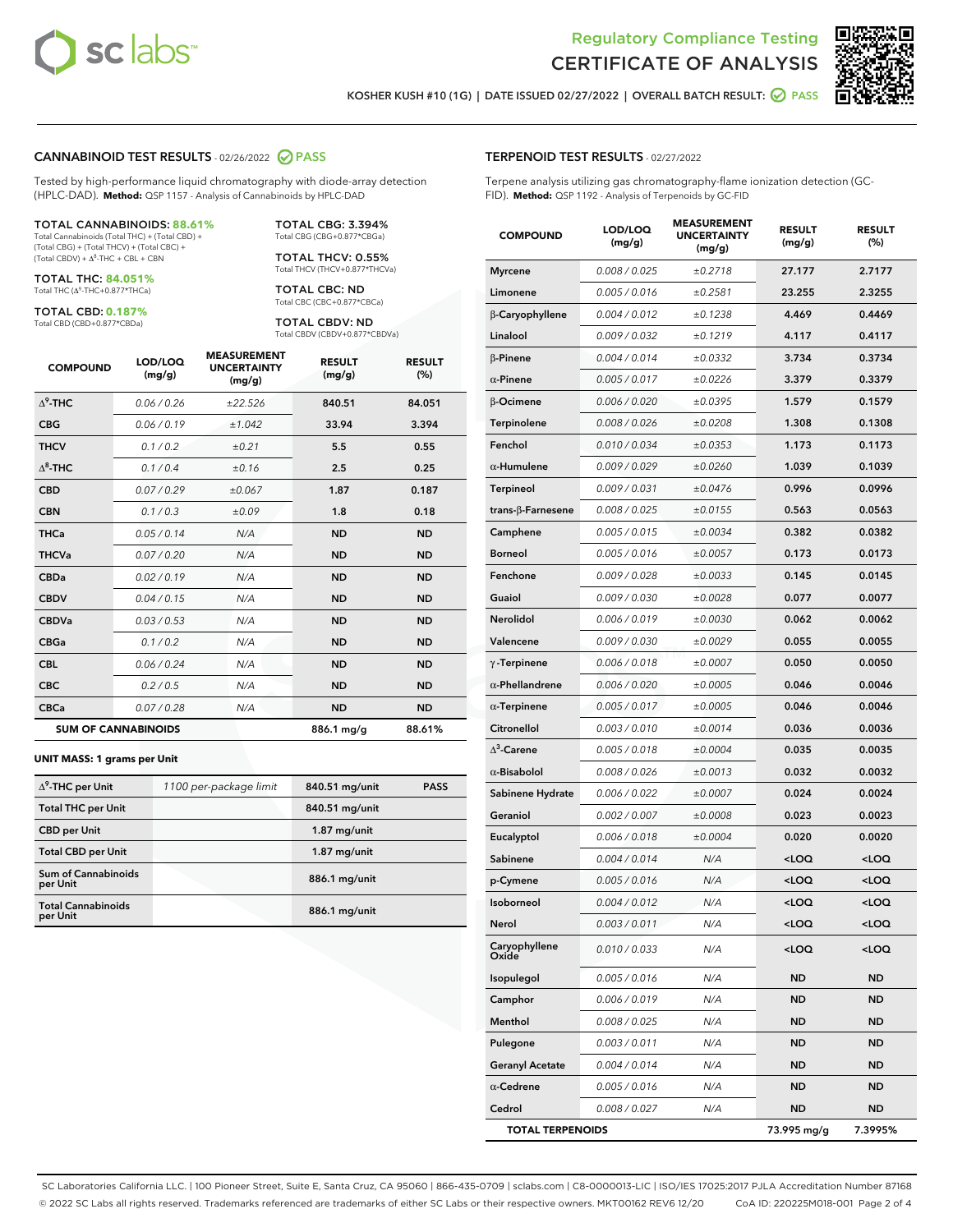



KOSHER KUSH #10 (1G) | DATE ISSUED 02/27/2022 | OVERALL BATCH RESULT: @ PASS

# CATEGORY 1 PESTICIDE TEST RESULTS - 02/27/2022 2 PASS

Pesticide and plant growth regulator analysis utilizing high-performance liquid chromatography-mass spectrometry (HPLC-MS) or gas chromatography-mass spectrometry (GC-MS). \*GC-MS utilized where indicated. **Method:** QSP 1212 - Analysis of Pesticides and Mycotoxins by LC-MS or QSP 1213 - Analysis of Pesticides by GC-MS

| <b>COMPOUND</b>             | <b>LOD/LOQ</b><br>$(\mu g/g)$ | <b>ACTION</b><br><b>LIMIT</b><br>$(\mu g/g)$ | <b>MEASUREMENT</b><br><b>UNCERTAINTY</b><br>$(\mu g/g)$ | <b>RESULT</b><br>$(\mu g/g)$ | <b>RESULT</b> |
|-----------------------------|-------------------------------|----------------------------------------------|---------------------------------------------------------|------------------------------|---------------|
| <b>Aldicarb</b>             | 0.03 / 0.08                   | $\geq$ LOD                                   | N/A                                                     | <b>ND</b>                    | <b>PASS</b>   |
| Carbofuran                  | 0.02 / 0.05                   | $>$ LOD                                      | N/A                                                     | <b>ND</b>                    | <b>PASS</b>   |
| Chlordane*                  | 0.03 / 0.08                   | $\ge$ LOD                                    | N/A                                                     | <b>ND</b>                    | <b>PASS</b>   |
| Chlorfenapyr*               | 0.03/0.10                     | $\ge$ LOD                                    | N/A                                                     | <b>ND</b>                    | <b>PASS</b>   |
| Chlorpyrifos                | 0.02 / 0.06                   | $>$ LOD                                      | N/A                                                     | <b>ND</b>                    | <b>PASS</b>   |
| Coumaphos                   | 0.02 / 0.07                   | $\ge$ LOD                                    | N/A                                                     | <b>ND</b>                    | <b>PASS</b>   |
| <b>Daminozide</b>           | 0.02 / 0.07                   | $\ge$ LOD                                    | N/A                                                     | <b>ND</b>                    | <b>PASS</b>   |
| <b>Dichlorvos</b><br>(DDVP) | 0.03/0.09                     | $\ge$ LOD                                    | N/A                                                     | <b>ND</b>                    | <b>PASS</b>   |
| <b>Dimethoate</b>           | 0.03 / 0.08                   | $\ge$ LOD                                    | N/A                                                     | <b>ND</b>                    | <b>PASS</b>   |
| Ethoprophos                 | 0.03/0.10                     | $\ge$ LOD                                    | N/A                                                     | <b>ND</b>                    | <b>PASS</b>   |
| Etofenprox                  | 0.02 / 0.06                   | $\ge$ LOD                                    | N/A                                                     | <b>ND</b>                    | <b>PASS</b>   |
| Fenoxycarb                  | 0.03/0.08                     | $>$ LOD                                      | N/A                                                     | <b>ND</b>                    | <b>PASS</b>   |
| Fipronil                    | 0.03 / 0.08                   | $\ge$ LOD                                    | N/A                                                     | <b>ND</b>                    | <b>PASS</b>   |
| Imazalil                    | 0.02/0.06                     | $>$ LOD                                      | N/A                                                     | <b>ND</b>                    | <b>PASS</b>   |
| Methiocarb                  | 0.02 / 0.07                   | $\ge$ LOD                                    | N/A                                                     | <b>ND</b>                    | <b>PASS</b>   |
| Parathion-methyl            | 0.03/0.10                     | $>$ LOD                                      | N/A                                                     | <b>ND</b>                    | <b>PASS</b>   |
| <b>Mevinphos</b>            | 0.03/0.09                     | $\ge$ LOD                                    | N/A                                                     | <b>ND</b>                    | <b>PASS</b>   |
| Paclobutrazol               | 0.02 / 0.05                   | $>$ LOD                                      | N/A                                                     | <b>ND</b>                    | <b>PASS</b>   |
| Propoxur                    | 0.03/0.09                     | $\ge$ LOD                                    | N/A                                                     | <b>ND</b>                    | <b>PASS</b>   |
| Spiroxamine                 | 0.03 / 0.08                   | $\ge$ LOD                                    | N/A                                                     | <b>ND</b>                    | <b>PASS</b>   |
| <b>Thiacloprid</b>          | 0.03/0.10                     | $\ge$ LOD                                    | N/A                                                     | <b>ND</b>                    | <b>PASS</b>   |

# CATEGORY 2 PESTICIDE TEST RESULTS - 02/27/2022 2 PASS

| <b>COMPOUND</b>          | LOD/LOO<br>$(\mu g/g)$ | <b>ACTION</b><br><b>LIMIT</b><br>$(\mu g/g)$ | <b>MEASUREMENT</b><br><b>UNCERTAINTY</b><br>$(\mu g/g)$ | <b>RESULT</b><br>$(\mu g/g)$ | <b>RESULT</b> |
|--------------------------|------------------------|----------------------------------------------|---------------------------------------------------------|------------------------------|---------------|
| Abamectin                | 0.03/0.10              | 0.1                                          | N/A                                                     | <b>ND</b>                    | <b>PASS</b>   |
| Acephate                 | 0.02/0.07              | 0.1                                          | N/A                                                     | <b>ND</b>                    | <b>PASS</b>   |
| Acequinocyl              | 0.02/0.07              | 0.1                                          | N/A                                                     | <b>ND</b>                    | <b>PASS</b>   |
| Acetamiprid              | 0.02/0.05              | 0.1                                          | N/A                                                     | <b>ND</b>                    | <b>PASS</b>   |
| Azoxystrobin             | 0.02/0.07              | 0.1                                          | N/A                                                     | <b>ND</b>                    | <b>PASS</b>   |
| <b>Bifenazate</b>        | 0.01/0.04              | 0.1                                          | N/A                                                     | <b>ND</b>                    | <b>PASS</b>   |
| <b>Bifenthrin</b>        | 0.02/0.05              | 3                                            | N/A                                                     | <b>ND</b>                    | <b>PASS</b>   |
| <b>Boscalid</b>          | 0.03/0.09              | 0.1                                          | N/A                                                     | <b>ND</b>                    | <b>PASS</b>   |
| Captan                   | 0.19/0.57              | 0.7                                          | N/A                                                     | <b>ND</b>                    | <b>PASS</b>   |
| Carbaryl                 | 0.02/0.06              | 0.5                                          | N/A                                                     | <b>ND</b>                    | <b>PASS</b>   |
| Chlorantranilip-<br>role | 0.04/0.12              | 10                                           | N/A                                                     | <b>ND</b>                    | <b>PASS</b>   |
| Clofentezine             | 0.03/0.09              | 0.1                                          | N/A                                                     | <b>ND</b>                    | <b>PASS</b>   |

#### CATEGORY 2 PESTICIDE TEST RESULTS - 02/27/2022 continued

| <b>COMPOUND</b>               | LOD/LOQ<br>(µg/g) | <b>ACTION</b><br><b>LIMIT</b><br>$(\mu g/g)$ | <b>MEASUREMENT</b><br><b>UNCERTAINTY</b><br>$(\mu g/g)$ | <b>RESULT</b><br>(µg/g) | <b>RESULT</b> |
|-------------------------------|-------------------|----------------------------------------------|---------------------------------------------------------|-------------------------|---------------|
| Cyfluthrin                    | 0.12 / 0.38       | $\overline{c}$                               | N/A                                                     | ND                      | <b>PASS</b>   |
| Cypermethrin                  | 0.11 / 0.32       | 1                                            | N/A                                                     | <b>ND</b>               | PASS          |
| <b>Diazinon</b>               | 0.02 / 0.05       | 0.1                                          | N/A                                                     | <b>ND</b>               | <b>PASS</b>   |
| Dimethomorph                  | 0.03 / 0.09       | 2                                            | N/A                                                     | <b>ND</b>               | <b>PASS</b>   |
| Etoxazole                     | 0.02 / 0.06       | 0.1                                          | N/A                                                     | <b>ND</b>               | PASS          |
| Fenhexamid                    | 0.03 / 0.09       | 0.1                                          | N/A                                                     | <b>ND</b>               | <b>PASS</b>   |
| Fenpyroximate                 | 0.02 / 0.06       | 0.1                                          | N/A                                                     | <b>ND</b>               | <b>PASS</b>   |
| Flonicamid                    | 0.03 / 0.10       | 0.1                                          | N/A                                                     | <b>ND</b>               | <b>PASS</b>   |
| Fludioxonil                   | 0.03 / 0.10       | 0.1                                          | N/A                                                     | <b>ND</b>               | PASS          |
| Hexythiazox                   | 0.02 / 0.07       | 0.1                                          | N/A                                                     | <b>ND</b>               | <b>PASS</b>   |
| Imidacloprid                  | 0.04 / 0.11       | 5                                            | N/A                                                     | ND                      | <b>PASS</b>   |
| Kresoxim-methyl               | 0.02 / 0.07       | 0.1                                          | N/A                                                     | <b>ND</b>               | <b>PASS</b>   |
| <b>Malathion</b>              | 0.03 / 0.09       | 0.5                                          | N/A                                                     | <b>ND</b>               | <b>PASS</b>   |
| Metalaxyl                     | 0.02 / 0.07       | $\overline{c}$                               | N/A                                                     | <b>ND</b>               | PASS          |
| Methomyl                      | 0.03 / 0.10       | $\mathbf{1}$                                 | N/A                                                     | <b>ND</b>               | <b>PASS</b>   |
| Myclobutanil                  | 0.03/0.09         | 0.1                                          | N/A                                                     | <b>ND</b>               | <b>PASS</b>   |
| Naled                         | 0.02 / 0.07       | 0.1                                          | N/A                                                     | <b>ND</b>               | <b>PASS</b>   |
| Oxamyl                        | 0.04 / 0.11       | 0.5                                          | N/A                                                     | ND                      | PASS          |
| Pentachloronitro-<br>benzene* | 0.03 / 0.09       | 0.1                                          | N/A                                                     | <b>ND</b>               | <b>PASS</b>   |
| Permethrin                    | 0.04 / 0.12       | 0.5                                          | N/A                                                     | <b>ND</b>               | <b>PASS</b>   |
| Phosmet                       | 0.03 / 0.10       | 0.1                                          | N/A                                                     | <b>ND</b>               | <b>PASS</b>   |
| Piperonyl<br><b>Butoxide</b>  | 0.02 / 0.07       | 3                                            | N/A                                                     | <b>ND</b>               | <b>PASS</b>   |
| Prallethrin                   | 0.03 / 0.08       | 0.1                                          | N/A                                                     | <b>ND</b>               | <b>PASS</b>   |
| Propiconazole                 | 0.02 / 0.07       | 0.1                                          | N/A                                                     | <b>ND</b>               | <b>PASS</b>   |
| Pyrethrins                    | 0.04 / 0.12       | 0.5                                          | N/A                                                     | <b>ND</b>               | <b>PASS</b>   |
| Pyridaben                     | 0.02 / 0.07       | 0.1                                          | N/A                                                     | <b>ND</b>               | <b>PASS</b>   |
| Spinetoram                    | 0.02 / 0.07       | 0.1                                          | N/A                                                     | <b>ND</b>               | <b>PASS</b>   |
| Spinosad                      | 0.02 / 0.07       | 0.1                                          | N/A                                                     | <b>ND</b>               | PASS          |
| Spiromesifen                  | 0.02 / 0.05       | 0.1                                          | N/A                                                     | <b>ND</b>               | <b>PASS</b>   |
| Spirotetramat                 | 0.02 / 0.06       | 0.1                                          | N/A                                                     | <b>ND</b>               | <b>PASS</b>   |
| Tebuconazole                  | 0.02 / 0.07       | 0.1                                          | N/A                                                     | <b>ND</b>               | <b>PASS</b>   |
| Thiamethoxam                  | 0.03 / 0.10       | 5                                            | N/A                                                     | ND                      | <b>PASS</b>   |
| Trifloxystrobin               | 0.03 / 0.08       | 0.1                                          | N/A                                                     | <b>ND</b>               | <b>PASS</b>   |

SC Laboratories California LLC. | 100 Pioneer Street, Suite E, Santa Cruz, CA 95060 | 866-435-0709 | sclabs.com | C8-0000013-LIC | ISO/IES 17025:2017 PJLA Accreditation Number 87168 © 2022 SC Labs all rights reserved. Trademarks referenced are trademarks of either SC Labs or their respective owners. MKT00162 REV6 12/20 CoA ID: 220225M018-001 Page 3 of 4